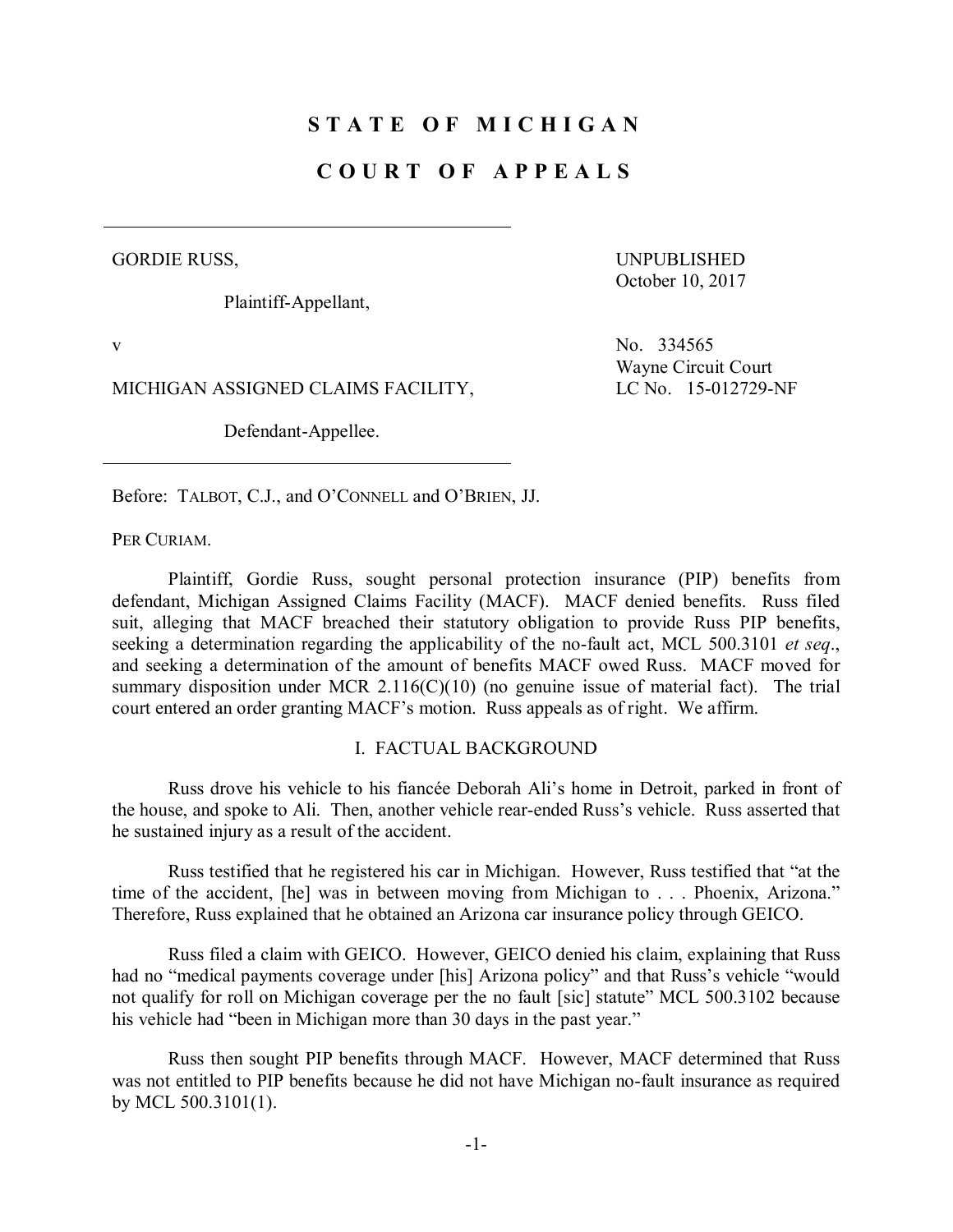Russ sued MACF. MACF moved for summary disposition, arguing that Russ failed to maintain PIP coverage in his GEICO policy, contrary MCL 500.3101(1)'s requirement. In response, Russ argued that MCL 500.3113 did not bar his PIP claim because the accident occurred when his vehicle was parked, and MCL 500.3113 and MCL 500.3101(1) only apply to accidents occurring when a motor vehicle is being driven or moved on a highway.

The trial court granted MACF's motion and dismissed Russ's claims with prejudice, determining that Russ failed to maintain the insurance required by the no-fault act and that Russ was not excused from the insurance requirement because the accident occurred at a "moment [that] he wasn't operating the vehicle on the highway."

### II. STANDARD OF REVIEW

A motion for summary disposition pursuant to MCR  $2.116(C)(10)$  tests the factual sufficiency of a complaint. *Maiden v Rozwood*, 461 Mich 109, 120; 597 NW2d 817 (1999). The moving party must specify issues for which there is no genuine issue of material fact and support the motion. MCR 2.116(G)(4). The nonmoving party has the burden to provide evidence of a genuine issue of material fact. MCR 2.116(G)(4).Then, a "trial court considers affidavits, pleadings, depositions, admissions, and other evidence submitted by the parties . . . in the light most favorable to the party opposing the motion." *Maiden*, 461 Mich at 120.A trial court must grant the motion if it finds "no genuine issue as to any material fact" and determines that "the moving party is entitled to judgment or partial judgment as a matter of law." MCR  $2.116(C)(10)$ . We review a trial court's order granting summary disposition de novo. See *Maiden*, 461 Mich at 118.

Likewise, we review de novo whether the trial court properly interpreted and applied the no-fault act. See *Farmers Ins Exch v AAA of Mich*, 256 Mich App 691, 694-695; 671 NW2d 89 (2003). When interpreting a statute, we aim to determine the Legislature's intent by first examining the statute's plain language. *Fellows v Mich Comm for the Blind*, 305 Mich App 289, 297; 854 NW2d 482 (2014). If a statute is unambiguous, we enforce it as written. *Id*.

#### III. ANALYSIS

The trial court did not err in granting MACF's motion for summary disposition because Russ failed to maintain PIP insurance required by the no-fault act.

"Under personal protection insurance an insurer is liable to pay benefits for accidental bodily injury arising out of the ownership, operation, maintenance or use of a motor vehicle as a motor vehicle, subject to the provisions of this chapter." MCL 500.3105(1). A portion of the chapter, MCL 500.3113, excludes persons from PIP benefits. MCL 500.3113(1)(b) provides that a "person is not entitled to be paid personal protection insurance benefits for accidental bodily injury if at the time of the accident" "[t]he person was the . . . registrant of a motor vehicle . . . involved in the accident with respect to which the security required by [MCL 500.3101] . . . was not in effect." Pursuant to MCL 500.3101(1), the "registrant of a motor vehicle required to be registered in this state shall maintain security for payment of benefits under personal protection insurance . . . during the period the motor vehicle is driven or moved on a highway." MCL 257.216 explains when vehicles must be registered in Michigan, stating that "[e]very motor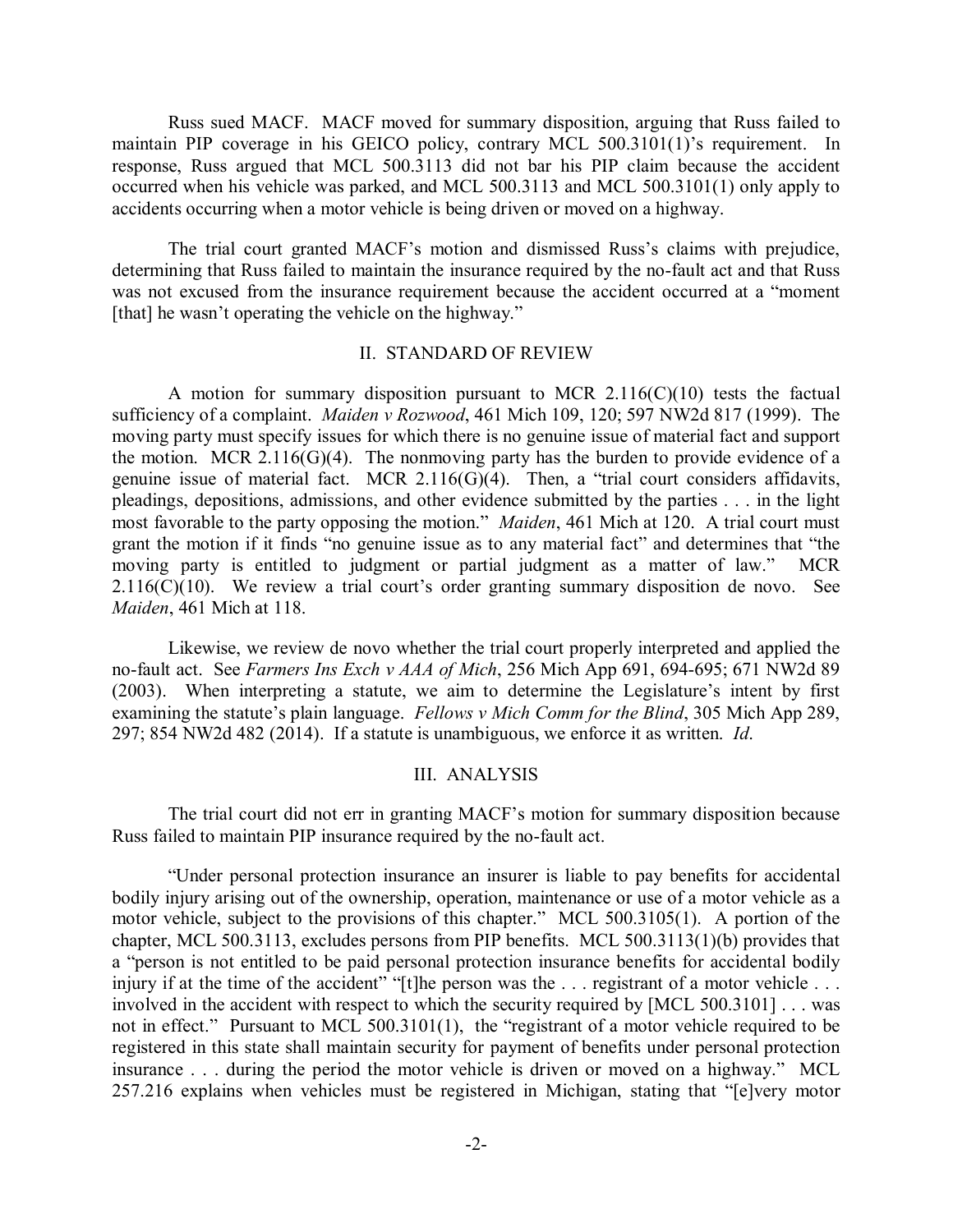vehicle . . . when driven or moved on a street or highway, is subject to the registration . . . provisions of this act."<sup>1</sup> Therefore, a person may not recover PIP benefits if he was the "registrant of [a] vehicle involved in [an] accident, and the security required by [MCL 500.3101] . . . was not in effect with respect to that vehicle." *Wilson v League Gen Ins Co*, 195 Mich App 705, 707-708; 491 NW2d 642 (1992).

In this case, MCL 257.216 required Russ to register his vehicle in Michigan because he drove or moved it on Michigan streets or highways. Russ bought his vehicle in August 2013. As of the date of the accident, Russ worked three jobs in Michigan and stayed at one of two homes in Michigan. Additionally, he drove his vehicle to a home in Michigan just before the accident. Therefore, Russ was required to maintain PIP insurance "during the period the motor vehicle is driven or moved on a highway." See MCL 500.3101(1). The only car insurance identified in the record is Russ's Arizona car insurance policy with GEICO. The GEICO policy did not cover PIP benefits. Therefore, Russ did not comply with MCL 500.3101's security requirement. Thus, he was not entitled to PIP benefits. See MCL 500.3113(1)(b).

We reject Russ's argument that he was not required to have PIP insurance because his vehicle was in park at the time of the accident. Russ cites *Shinn v Mich Assigned Claims Facility*, 314 Mich App 765; 887 NW2d 635 (2016), which interpreted MCL 500.3113(b) and determined that an individual was not required to have PIP insurance at the time she was in an accident involving her parked car. However, *Shinn* is distinguishable. The Court determined that the current version of MCL 500.3113(b) does not require continuous coverage regardless of whether a vehicle is being driven or parked. *Shinn*, 314 Mich App at 774. The Court applied this rule to a specific factual context: an individual had her uninsured vehicle repaired, then moved her vehicle to another location, then parked her vehicle, and then was involved in an accident "several days" later. *Id*, 767-775. Accordingly, the *Shinn* Court specifically "agree[d] with [the] plaintiff's argument that security was not required at th[e] time" of the accident "[b]ecause any driving or movement on a highway was completed several days before the accident." *Id.* at 774-775.<sup>2</sup> This statutory interpretation and application aligns with the Court's

 $<sup>1</sup>$  MCL 257.216 lists exceptions to this rule, but none apply here.</sup>

<sup>2</sup> Contrary to MACF's argument, we also conclude that *Shinn* does not conflict with *Wilson*, 195 Mich App at 705. The two cases analyzed different issues and different factual scenarios. The *Shinn* Court analyzed whether a vehicle owner must maintain security for payment of PIP benefits when her vehicle was not being driven or moved on a highway for a period of several days during and following repair. 314 Mich App at 767-775. In *Wilson*, the vehicle owner was a college student in Texas who sought no-fault benefits under MCL 500.3111 as a resident relative of her mother, who lived in Michigan and had a Michigan no-fault policy. 195 Mich App at 706- 707. The college student argued that she was not subject to Michigan registration and insurance requirements because she did not operate her vehicle on Michigan highways. *Id*. at 708. The *Wilson* Court analyzed MCL 500.3101 and MCL 500.3113(b) and rejected the student's argument, determining that the student was "precluded from recovery" of PIP benefits if she "was the owner or registrant of the vehicle involved in the accident, and the security required by